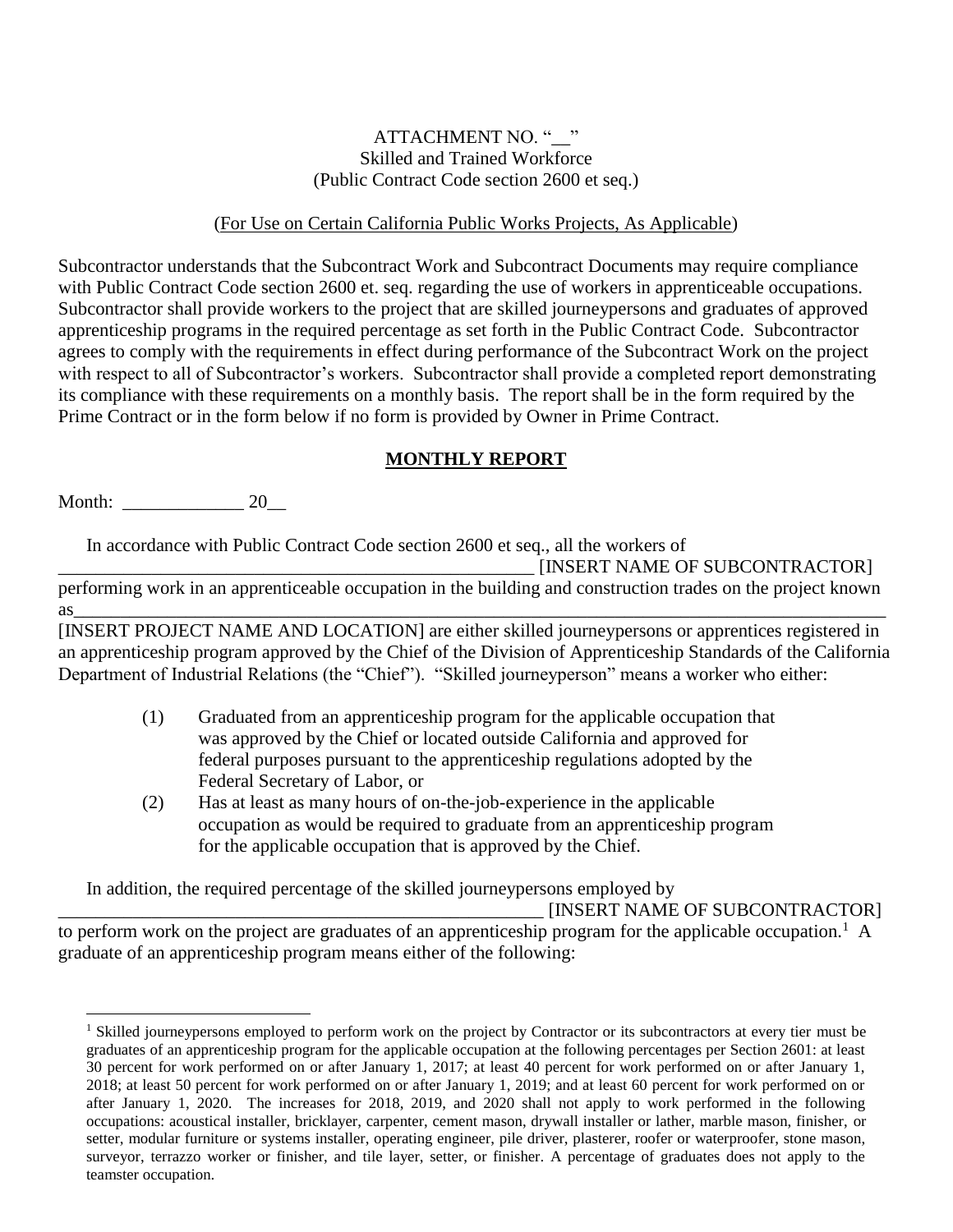- (1) An individual that has been issued a certificate of completion under authority of the California Apprenticeship Council for completing an apprenticeship program approved by the Chief pursuant to Section 3075 of the Labor Code; or
- (2) An individual that has completed an apprenticeship program located outside California and approved for federal purposes pursuant to the apprenticeship regulations adopted by the federal Secretary of Labor.

Exhibit A shall be utilized to demonstrate that all workers are either skilled journeypersons or apprentices registered in an apprenticeship program, pursuant to Public Contract Code Section 2601, subdivision (d)(1). Either Exhibit B or C must be completed to demonstrate compliance with Skilled and Trained Workforce "graduate" requirements, pursuant to Public Contract Code Section 2601, subdivision (d)(2). Exhibits are to be completed for each trade utilized by subcontractor.

Subcontractor declares under penalty of perjury the information provided in Exhibits  $A - C$  is true and correct. Subcontractor additionally declares under penalty of perjury that any and all documentary proof supporting the information provided in Exhibits  $A - C$  is in Subcontractor's possession and will be supplied upon request.

| Date: | Subcontractor: |  |
|-------|----------------|--|
|       | Signature:     |  |
|       | Title:         |  |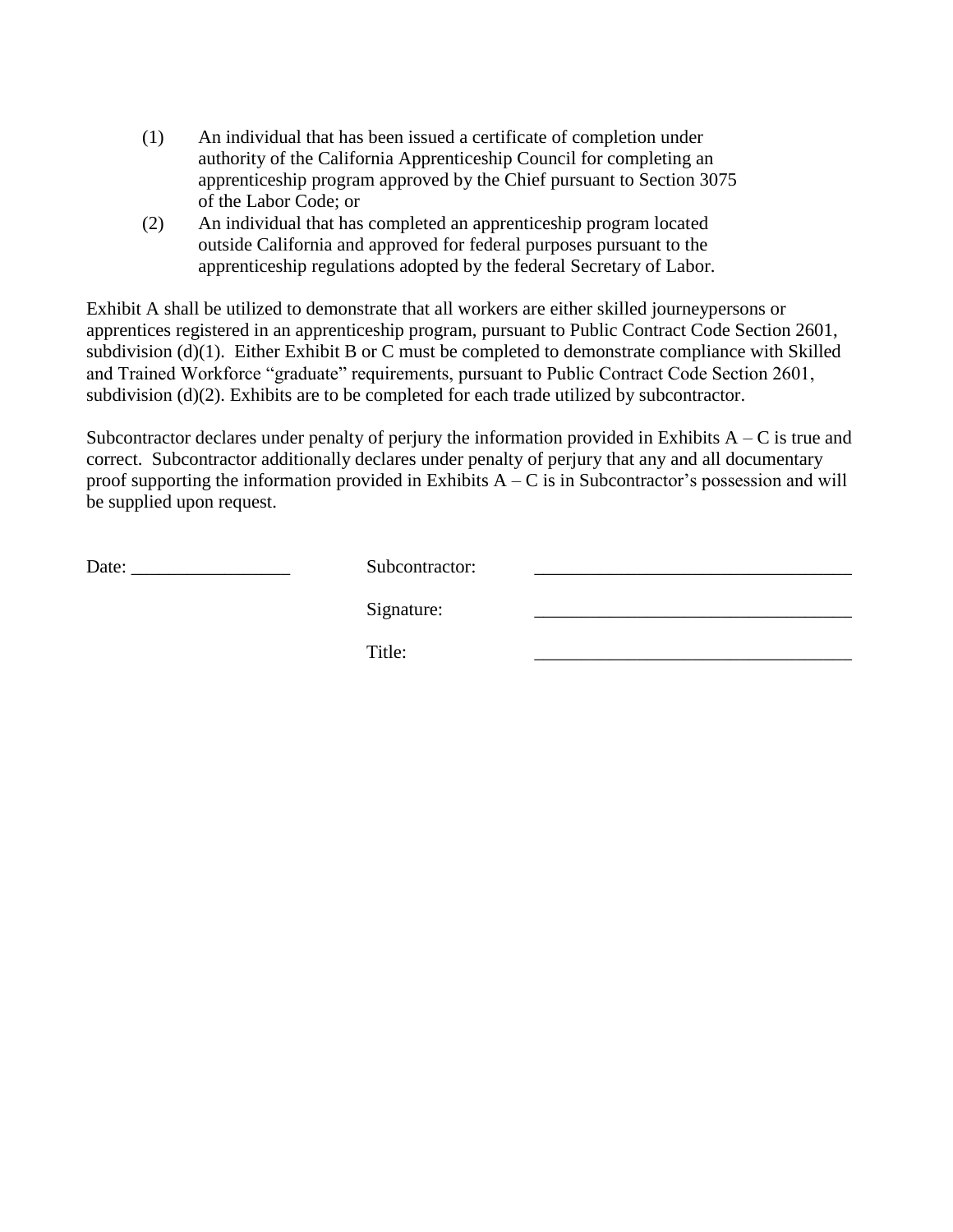### EXHIBIT A:

# \_\_\_\_\_\_\_\_\_ [Insert Month] REQUIREMENT OF SKILLED JOURNEYPERSONS OR APPRENTICES

| <b>Name of Employee</b> | Journeyperson who<br><b>Graduated from</b><br>Apprentice<br>Program<br>(Yes/No) | Journeyperson<br>with Sufficient<br>On-The-Job<br><b>Experience</b><br>(Yes/No) | Apprentice<br><b>Registered in</b><br>an Approved<br>Program<br>(Yes/No) |
|-------------------------|---------------------------------------------------------------------------------|---------------------------------------------------------------------------------|--------------------------------------------------------------------------|
|                         |                                                                                 |                                                                                 |                                                                          |
|                         |                                                                                 |                                                                                 |                                                                          |
|                         |                                                                                 |                                                                                 |                                                                          |
|                         |                                                                                 |                                                                                 |                                                                          |
|                         |                                                                                 |                                                                                 |                                                                          |
|                         |                                                                                 |                                                                                 |                                                                          |

[Identify each **worker** as one of the following]

I declare, under penalty of perjury under the laws of the State of California, that the foregoing is true and correct and complies with Public Contract Code Section 2601, subdivisions (d)(1) and (e).

 $Signature:$ 

Print Name: \_\_\_\_\_\_\_\_\_\_\_\_\_\_\_\_\_\_\_\_\_\_\_\_\_\_\_\_\_

Subcontractor:

Date: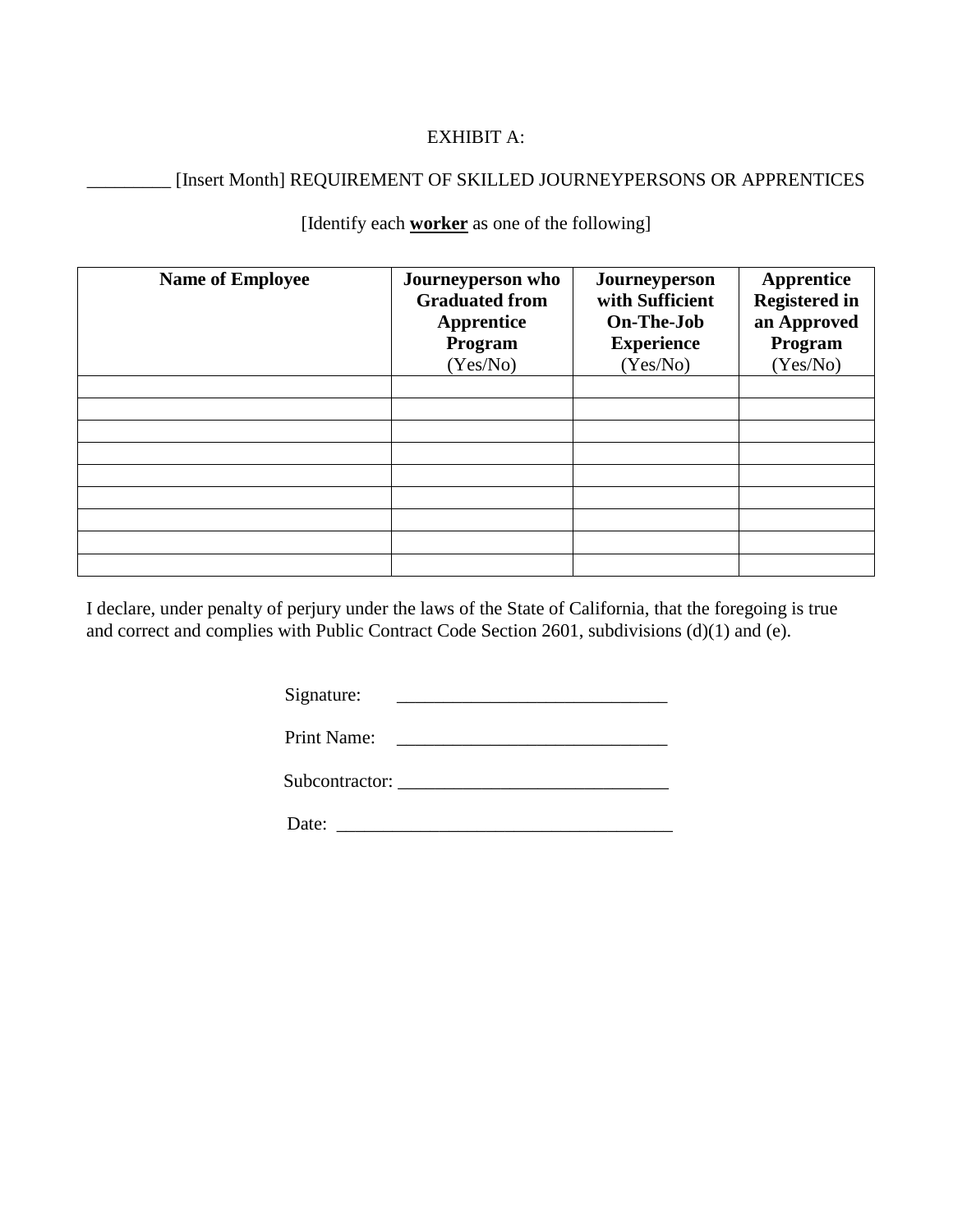### EXHIBIT B:

# \_\_\_\_\_\_\_\_\_\_\_ [Insert Month] HEADCOUNT OF APPRENTICESHIP GRADUATES

List all Skilled Journeypersons in \_\_\_\_\_\_\_\_\_\_\_\_\_\_ [applicable occupation/trade] Classification

| <b>Name of Skilled</b><br>Journeyperson | Last 4<br>Digits of<br><b>Social</b><br><b>Security</b> | <b>Graduate of</b><br>Apprenticeship<br>Program?<br>(Yes/No) | <b>Name of Apprenticeship Program</b><br>or Meets § 2601, Subdivision<br>$(d)(3)$ Exception | <b>Graduation</b><br><b>Documentation</b><br>on file?<br>(Yes/No) |
|-----------------------------------------|---------------------------------------------------------|--------------------------------------------------------------|---------------------------------------------------------------------------------------------|-------------------------------------------------------------------|
|                                         |                                                         |                                                              |                                                                                             |                                                                   |
|                                         |                                                         |                                                              |                                                                                             |                                                                   |
|                                         |                                                         |                                                              |                                                                                             |                                                                   |
|                                         |                                                         |                                                              |                                                                                             |                                                                   |
|                                         |                                                         |                                                              |                                                                                             |                                                                   |
|                                         |                                                         |                                                              |                                                                                             |                                                                   |

Total Number of Apprenticeship Graduates Worked in \_\_\_\_\_\_\_\_\_\_\_\_\_ [applicable occupation] Classification ÷ Total Number of Skilled Journeypersons Worked in \_\_\_\_\_\_\_\_\_\_\_\_\_\_\_\_ [applicable occupation] Classification  $=$  %

I declare, under penalty of perjury under the laws of the State of California, that the foregoing is true and correct and complies with Public Contract Code Sections  $2601(d)(2) - (4)$ .

Signature: \_\_\_\_\_\_\_\_\_\_\_\_\_\_\_\_\_\_\_\_\_\_\_\_\_\_\_\_\_

Print Name:

Subcontractor: \_\_\_\_\_\_\_\_\_\_\_\_\_\_\_\_\_\_\_\_\_\_\_\_\_\_\_\_\_

Date:

\*\* See attached plan to achieve substantial compliance per PCC § 2602 if Subcontractor falls short of required percentage of participation.